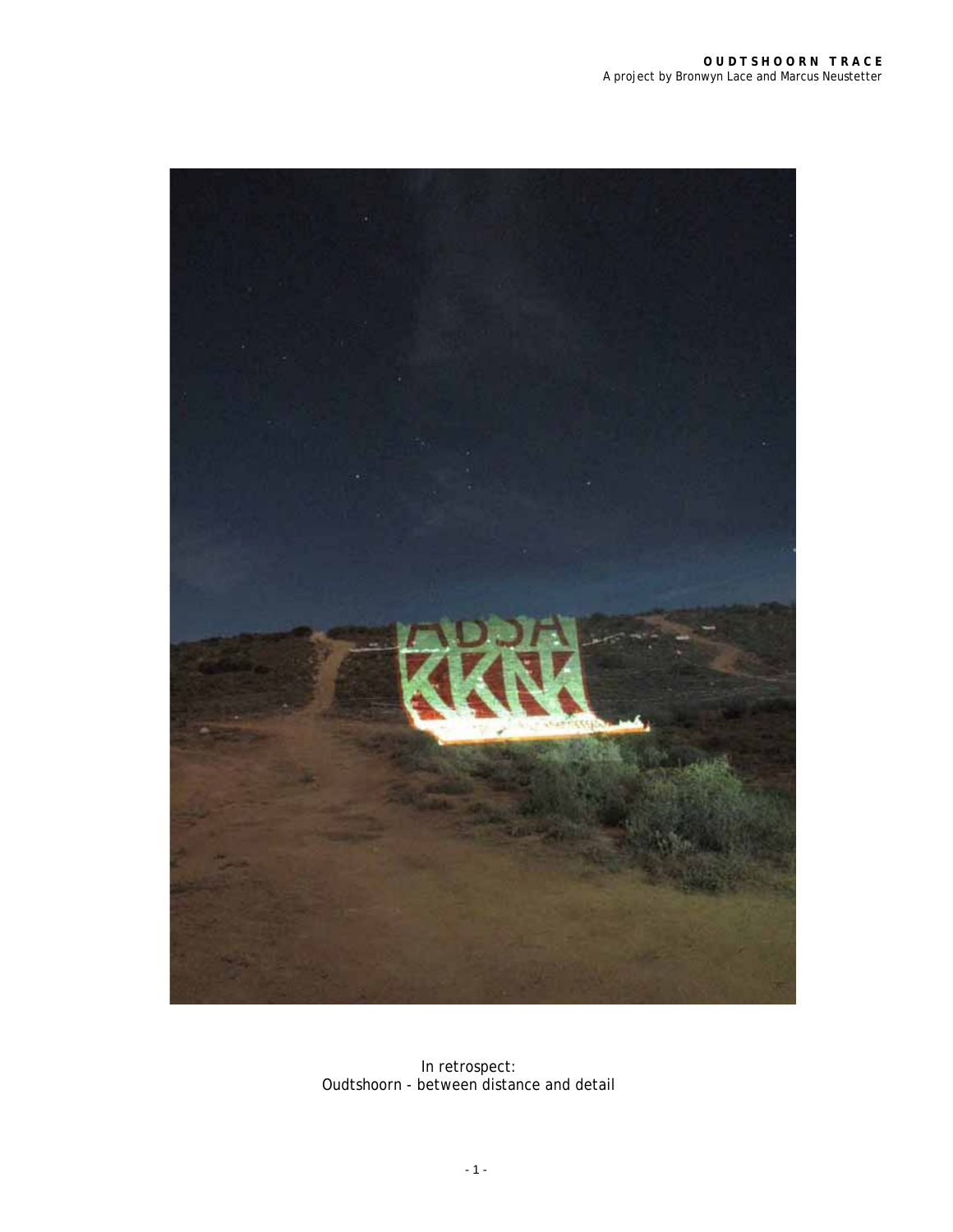## **Introduction:**

Oudtshoorn Trace is a collaborative land art and performance project by Marcus Neustetter and Bronwyn Lace. It was commissioned by ABSA KKNK in April 2009 as part of the larger KKNK festival. In their collaboration, Neustetter and Lace combined their interests in projects that address exploring space, public interaction, performance, installation and land art as well as experimentation with materials.

The project took its inspiration from the interesting geographical and social dynamics within the town of Oudtshoorn. The social changes in Oudtshoorn partially assisted by ABSA KKNK celebration and recognition of Afrikaans and broader South African culture over the last years made for a relevant backdrop to this project.

## **Planned approach:**

Based on initial geological and natural history research, the artists aimed to creatively respond to the experience of the landscape through large scale drawings. Using techniques for cordoning off sites of excavations, the artists planned to translate a Google Earth Trace image into a landscape intervention during the time of the festival with local volunteers from the neighbouring military camp. Evoking excavation site grids and geological dig demarcations, the work would be visible for passing visitors who witnessed the artists using wooden poles and white material in raising the "drawing" off the ground in the Klein Karoo landscape.

The designated location for the drawings was the side of a hill just outside of town visible from the main road in Oudtshoorn as well as the Principea School, which is the allocated visual art exhibition space for the festival.

In order to redraw the Oudtshoorn Google Earth image trace onto the landscape, the artists created a grid on the trace and in the landscape. The intention was that this grid on the landscape was then filled section by section by copying the drawing of a map. The grid and drawing were realized using blue and white ribbon, attached to wooden dowels hammered into the ground.

The recreation on the landscape drawing would take place in collaboration with the military volunteers over a period of 2 weeks.

## **When plans become a reality:**

The artists had assumed that the volunteers would be trained men and woman from the military, on meeting the volunteers they realised the volunteers were in fact 30 youth, children of military personnel. The reason this youth group had been recently formulated was due to serious disciplinary issues within the base camp.

For this reason hard physical labour was not really an option. The reality of climbing a 100 x 100 m hillside in the Oudsthoorn heat for a period of 14 days was something these youth would not cope with. Secondly Lace and Neustetter realised very quickly that a different type of collaboration might be of benefit to the youth considering the issues. The project had to radically shift. The new approach was to engage the youth in a participatory, performative way.

## **Outcomes:**

After mapping the grid onto the hillside parts of the Google Earth image was recreated, followed by a series of playful and experimental layers to the drawing.

For a number of mornings at 10am for the main exhibition walkabouts, the youth choreographed a performance with the materials on the hilltop hundreds of meters away that was visible through a video camera and binocular from the window of the exhibition space in town. The youth performing would sing and an audio link was created via mobile phone loudspeakers.

A final evening event was planned with projection, laser, LED-light and glow-stick performances. These animated the landscape and the drawing on the hillside. The performances were participatory and responsive to the activities, discussions and inspiration of the landscape interventions.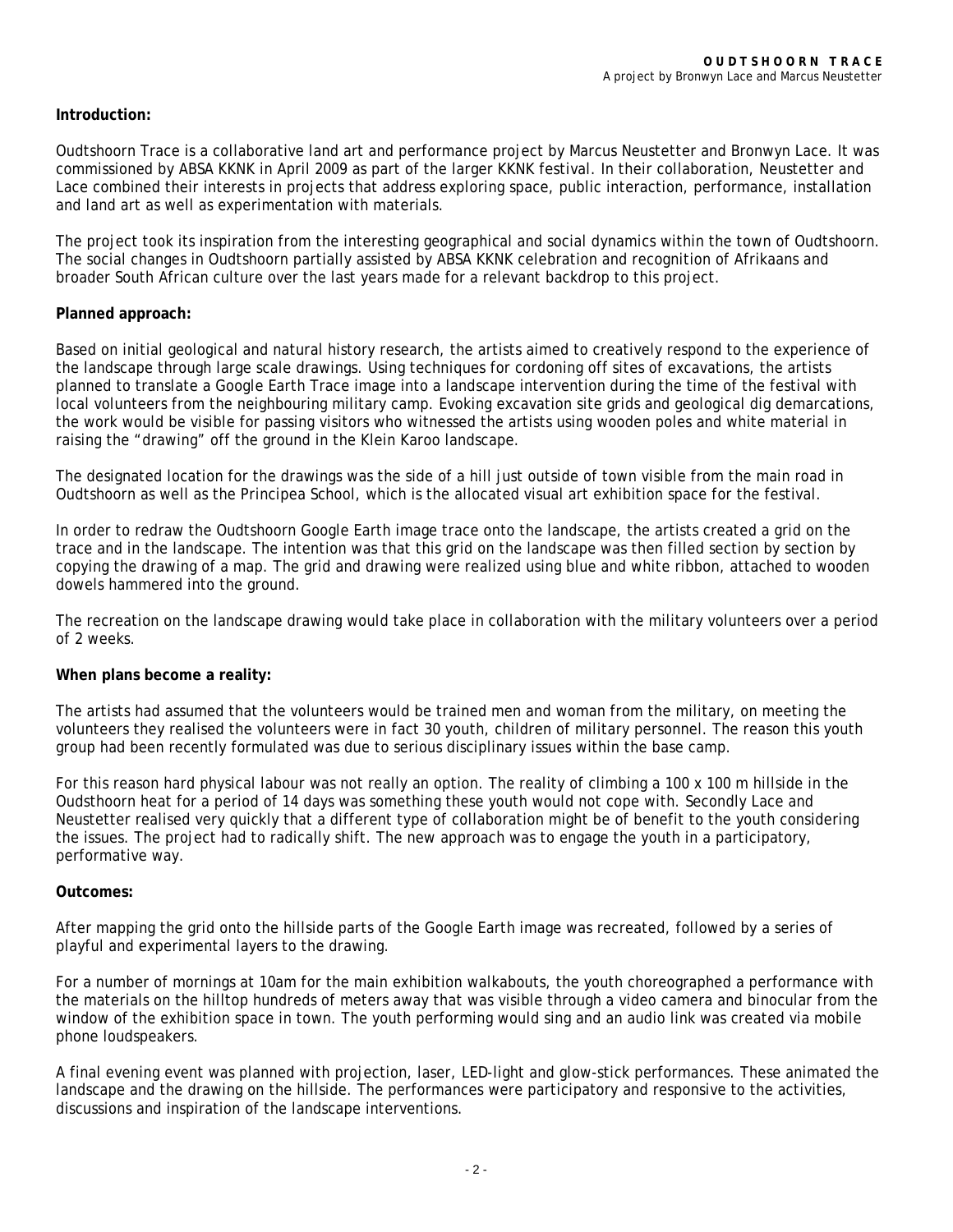

Google Earth image of site



Mapping the Google Earth trace image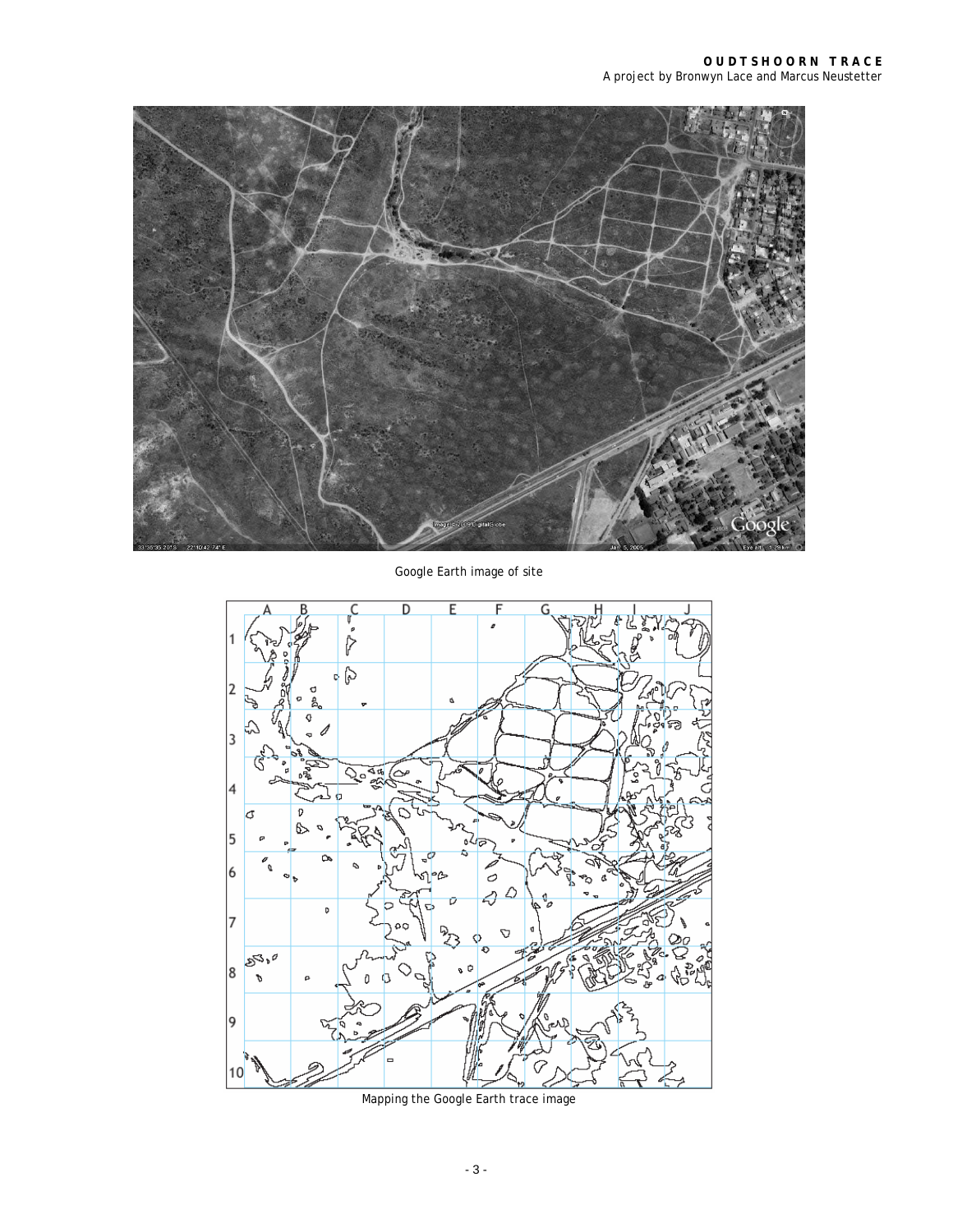

The ribbon drawing: white traces on the blue gird

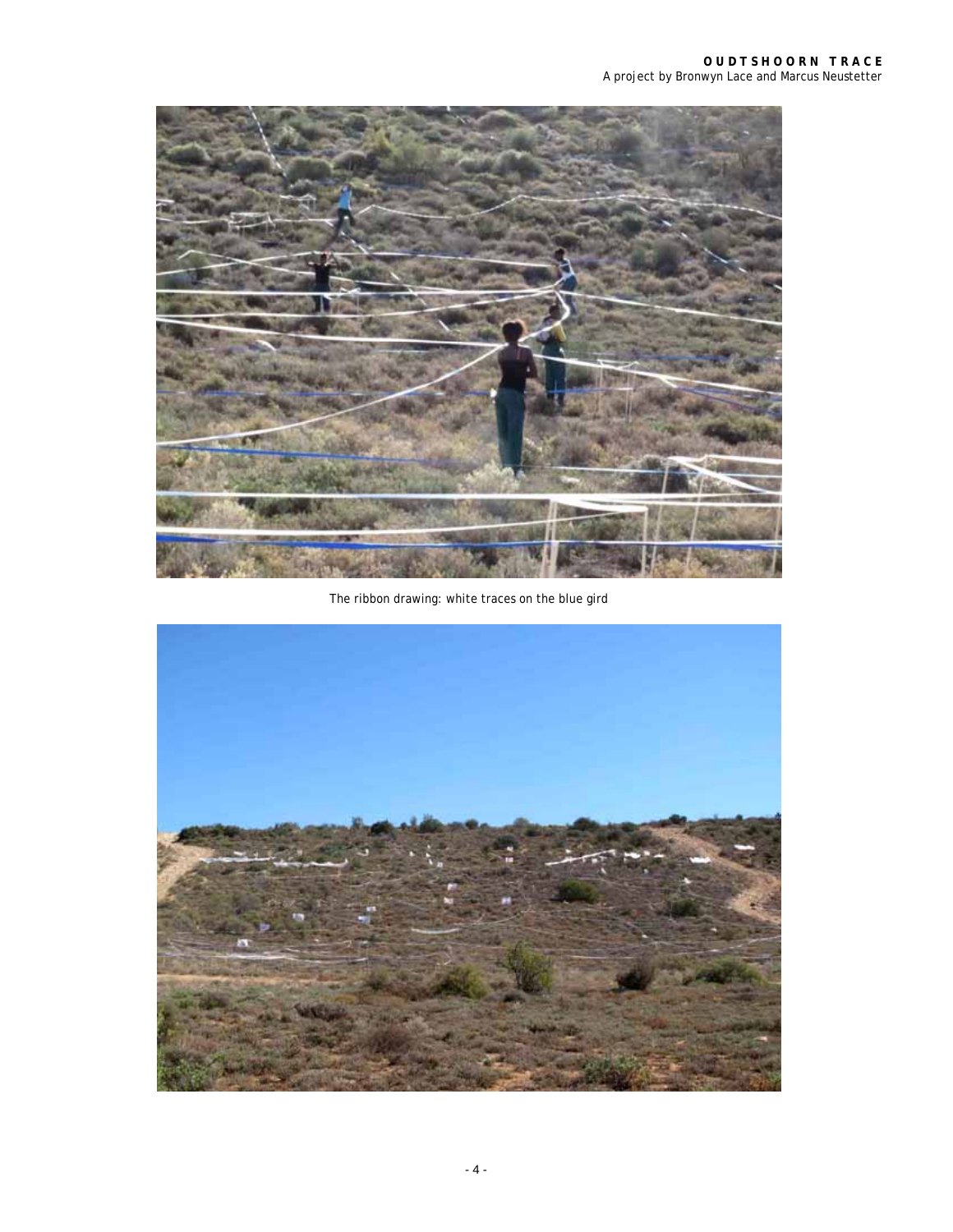

View of drawing site from exhibition venue in Oudtshoorn Performances on site





View of performance from exhibition venue via camera and binoculars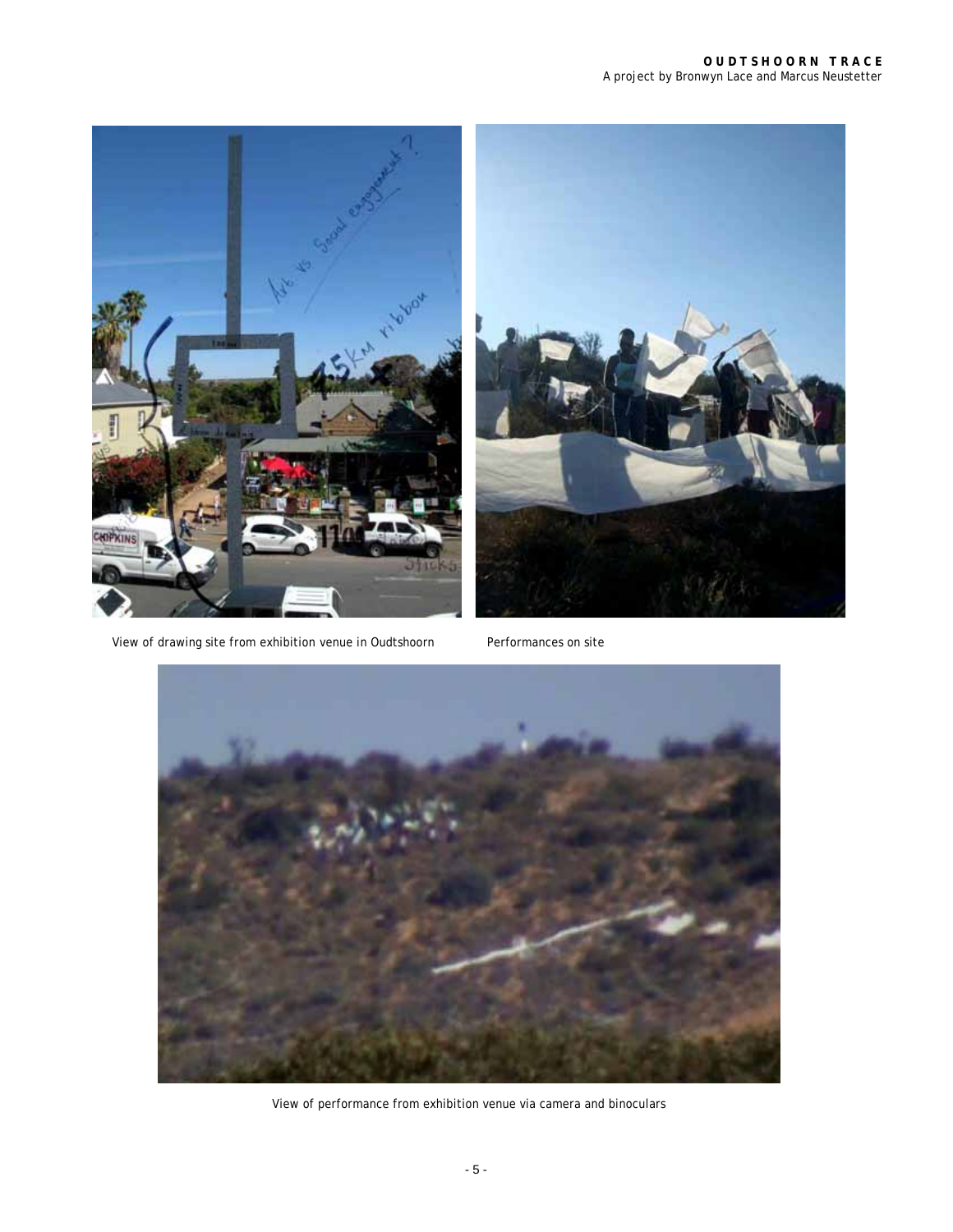

Performances on site

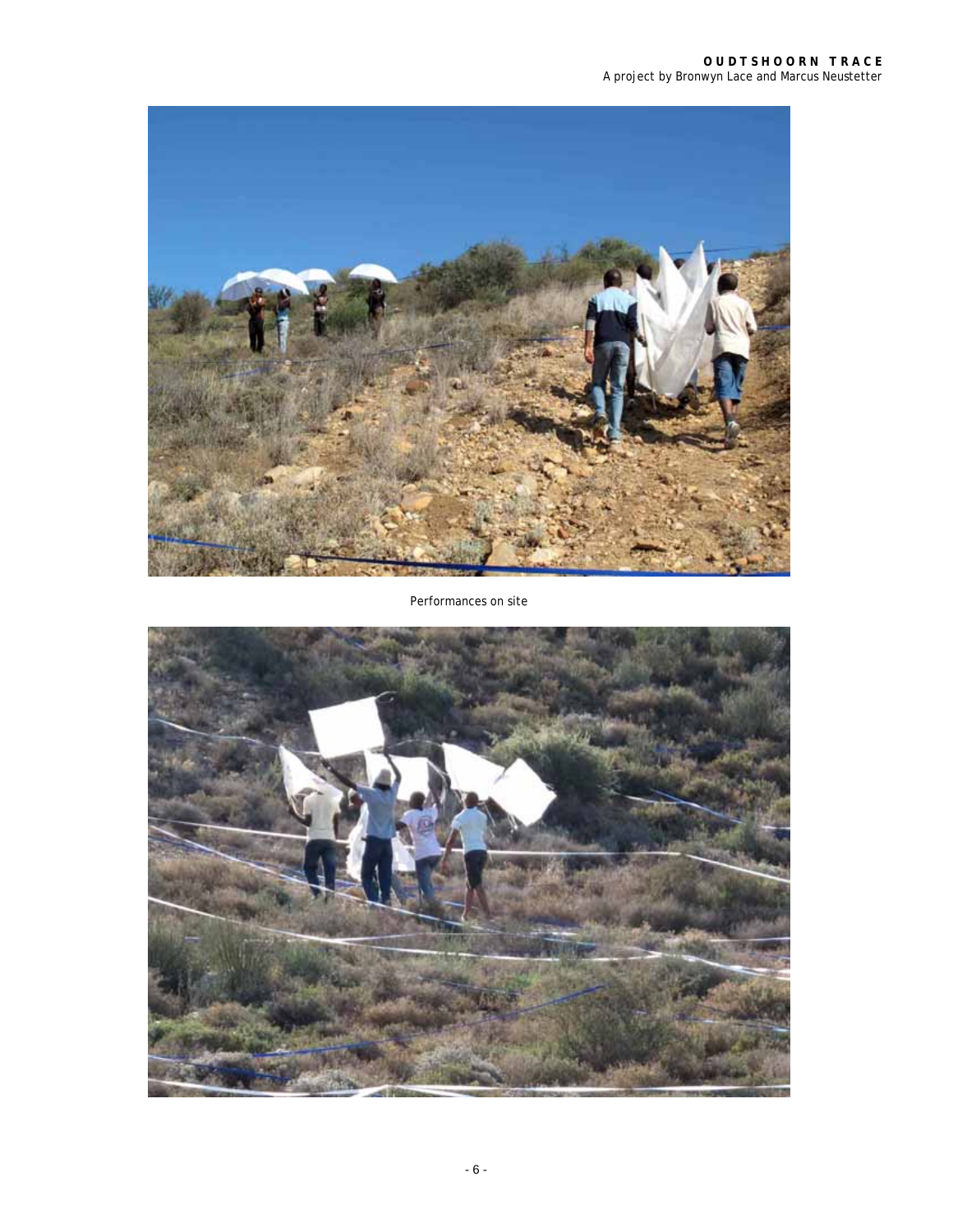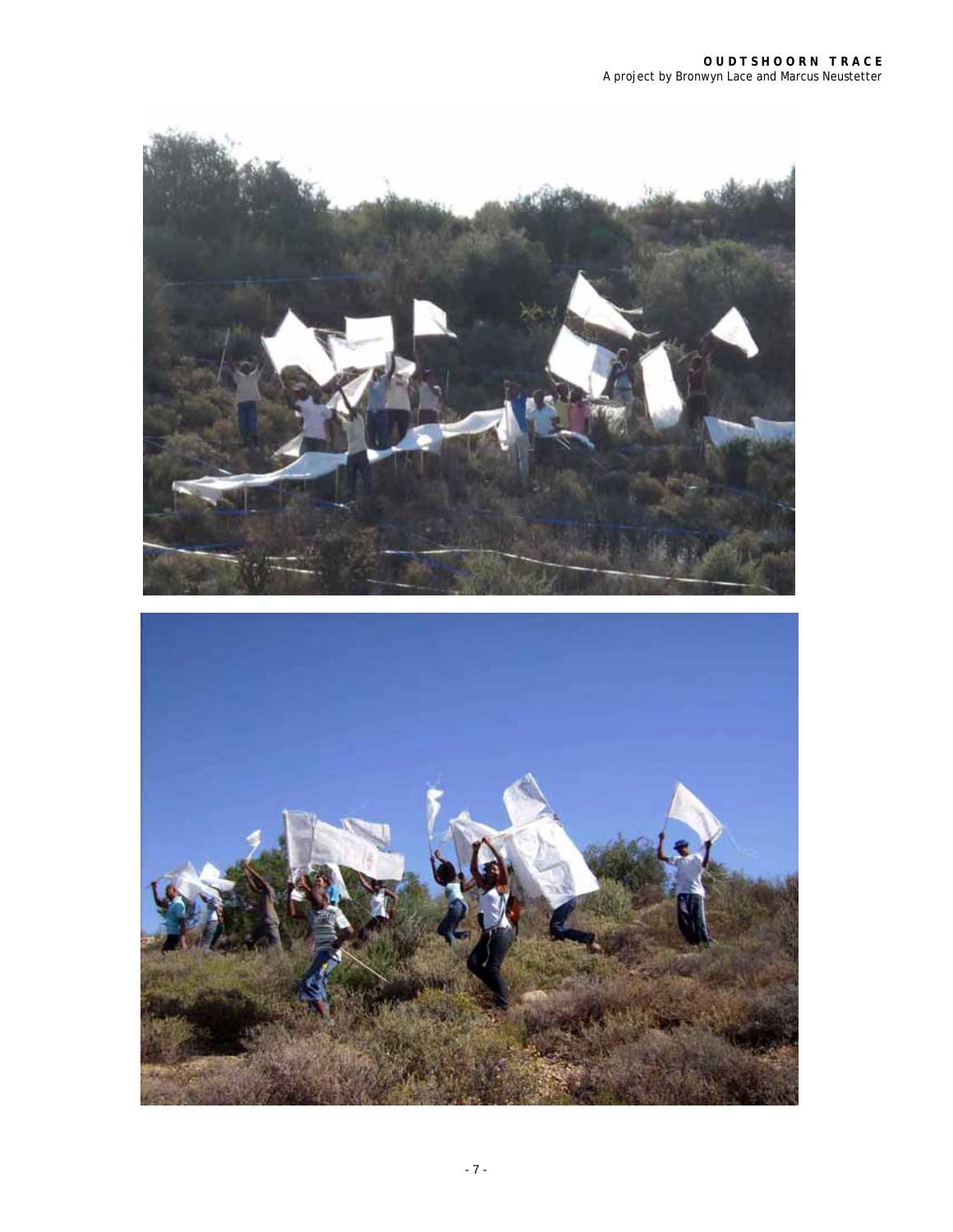

Evening event



Creating glow-stick images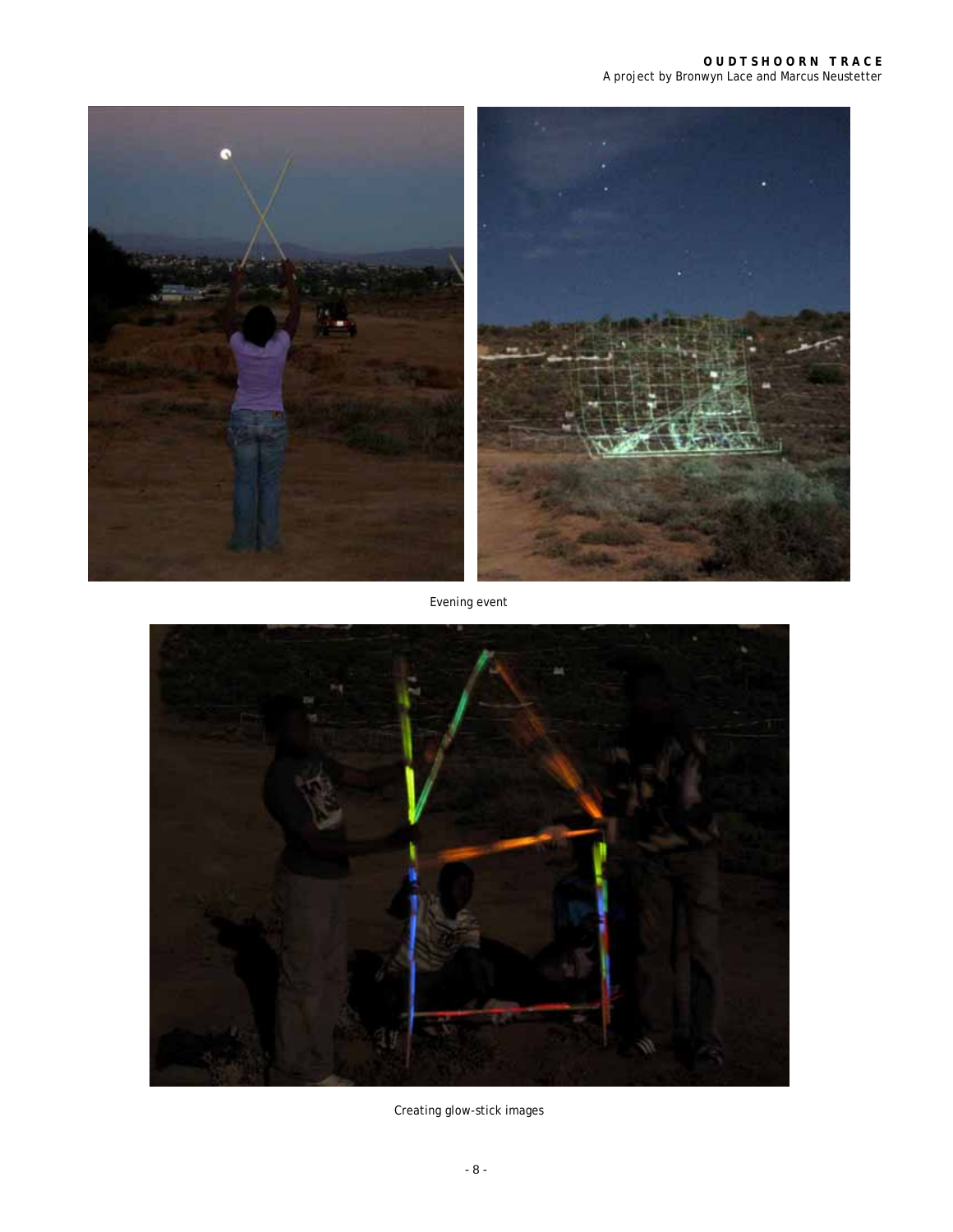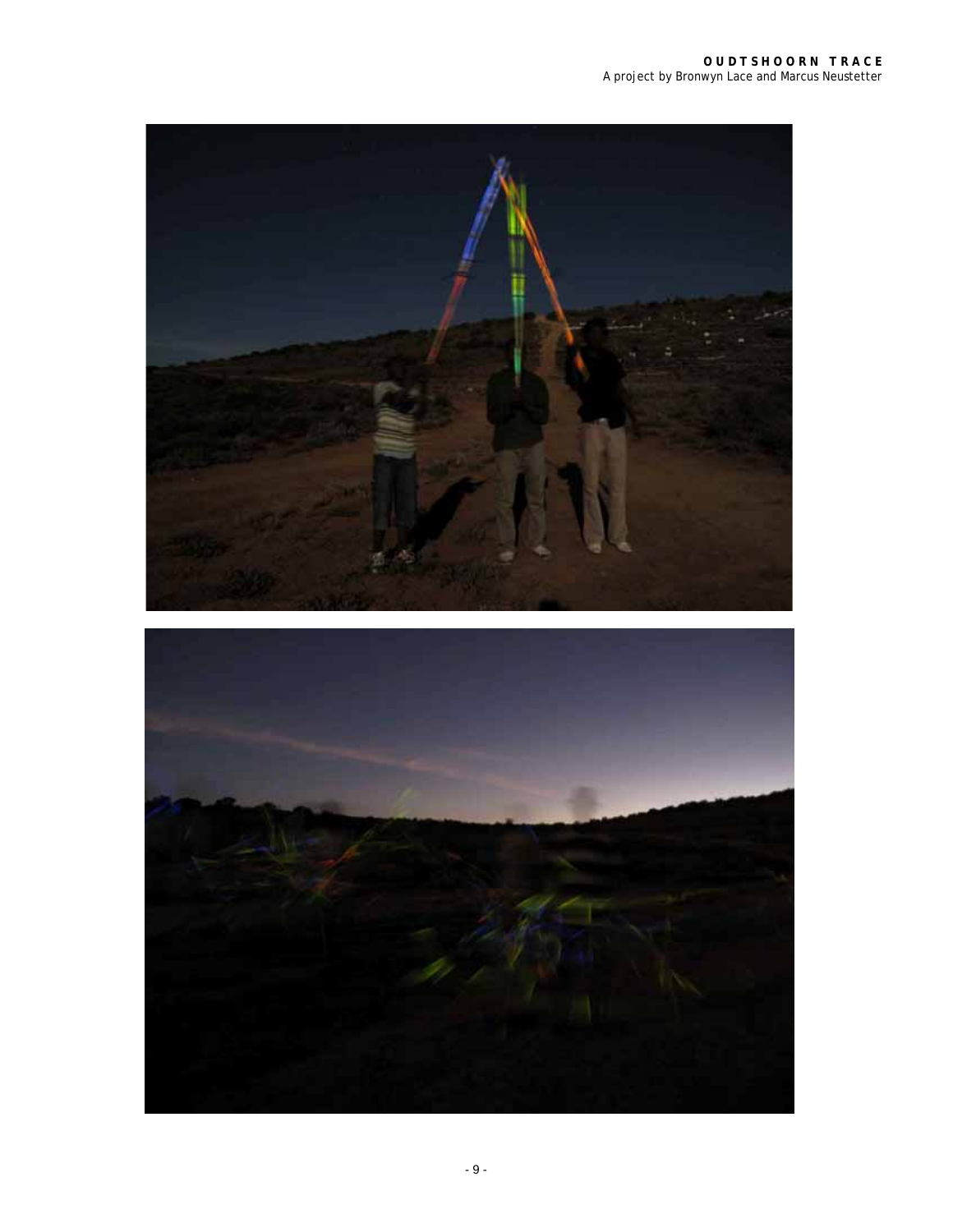

LED-light performances

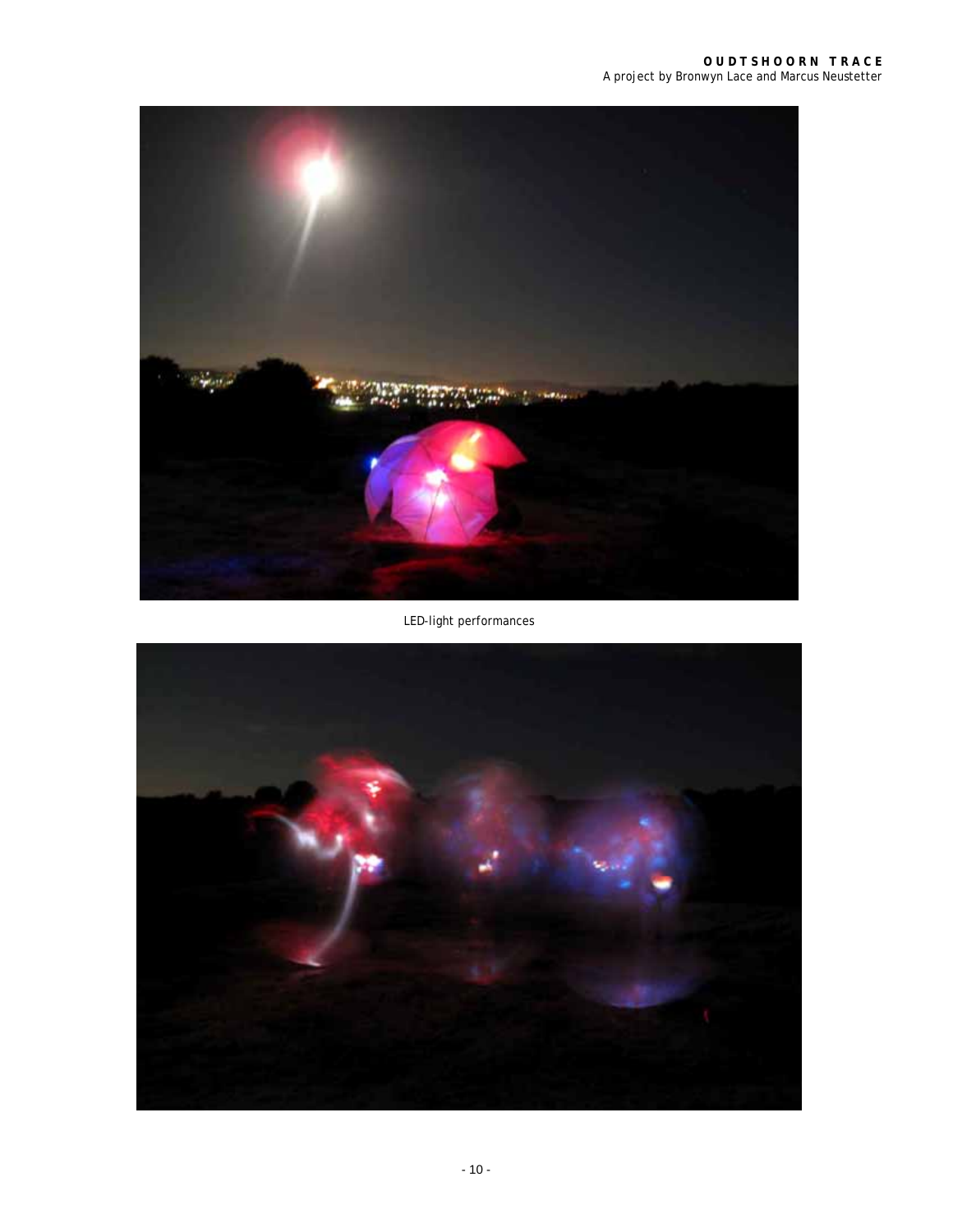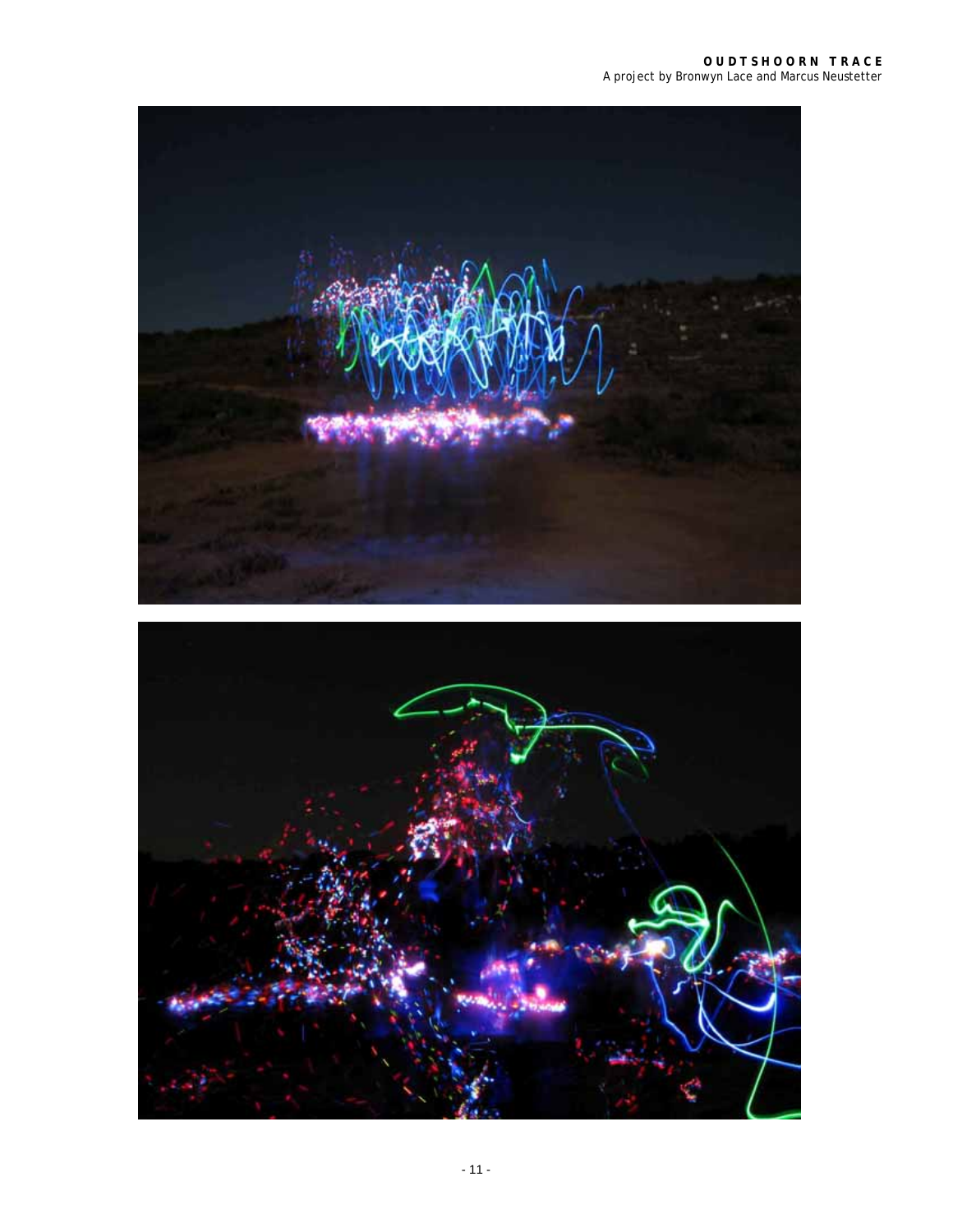

Stick-fighting with glow-sticks in a laser ring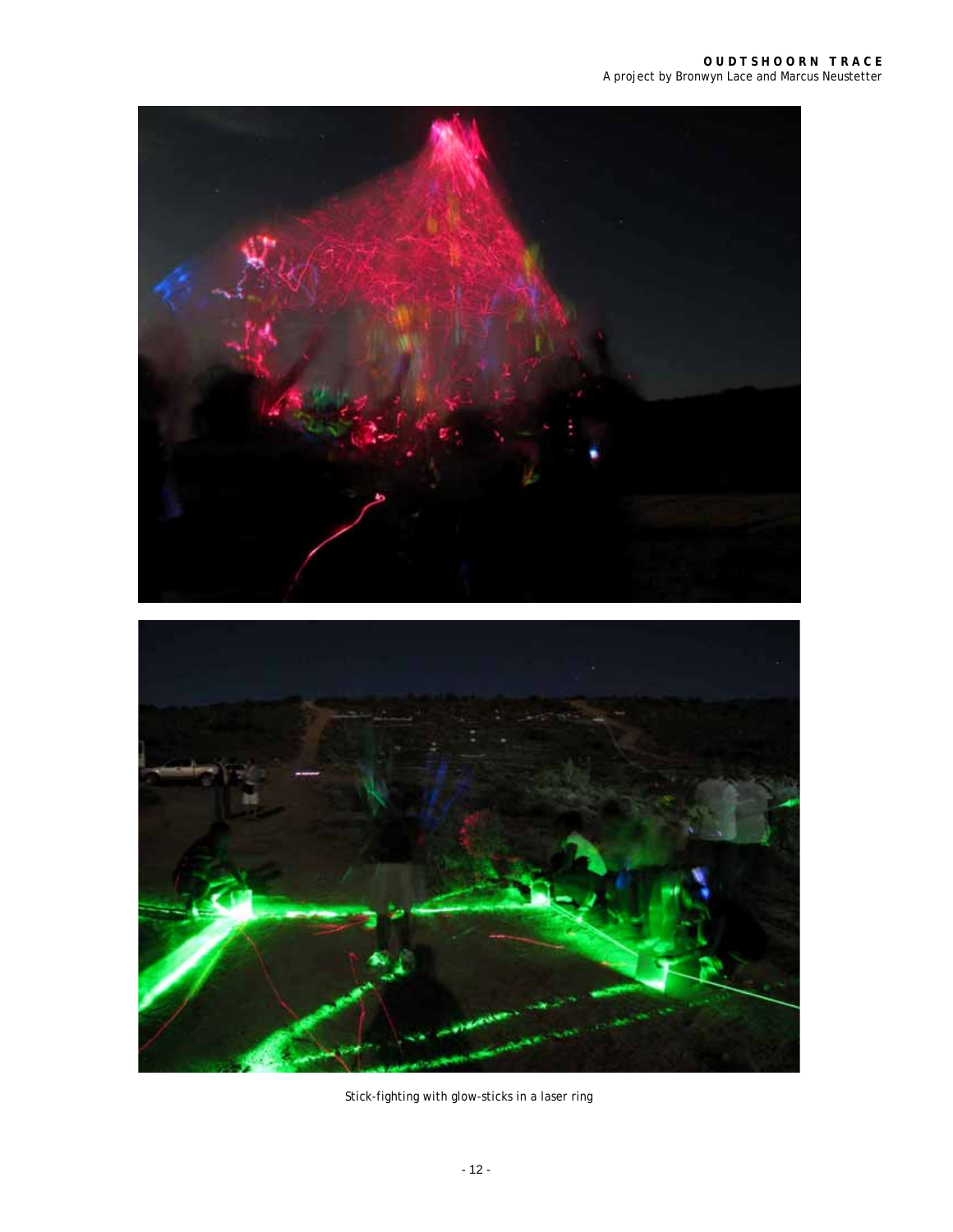

Landscape projections

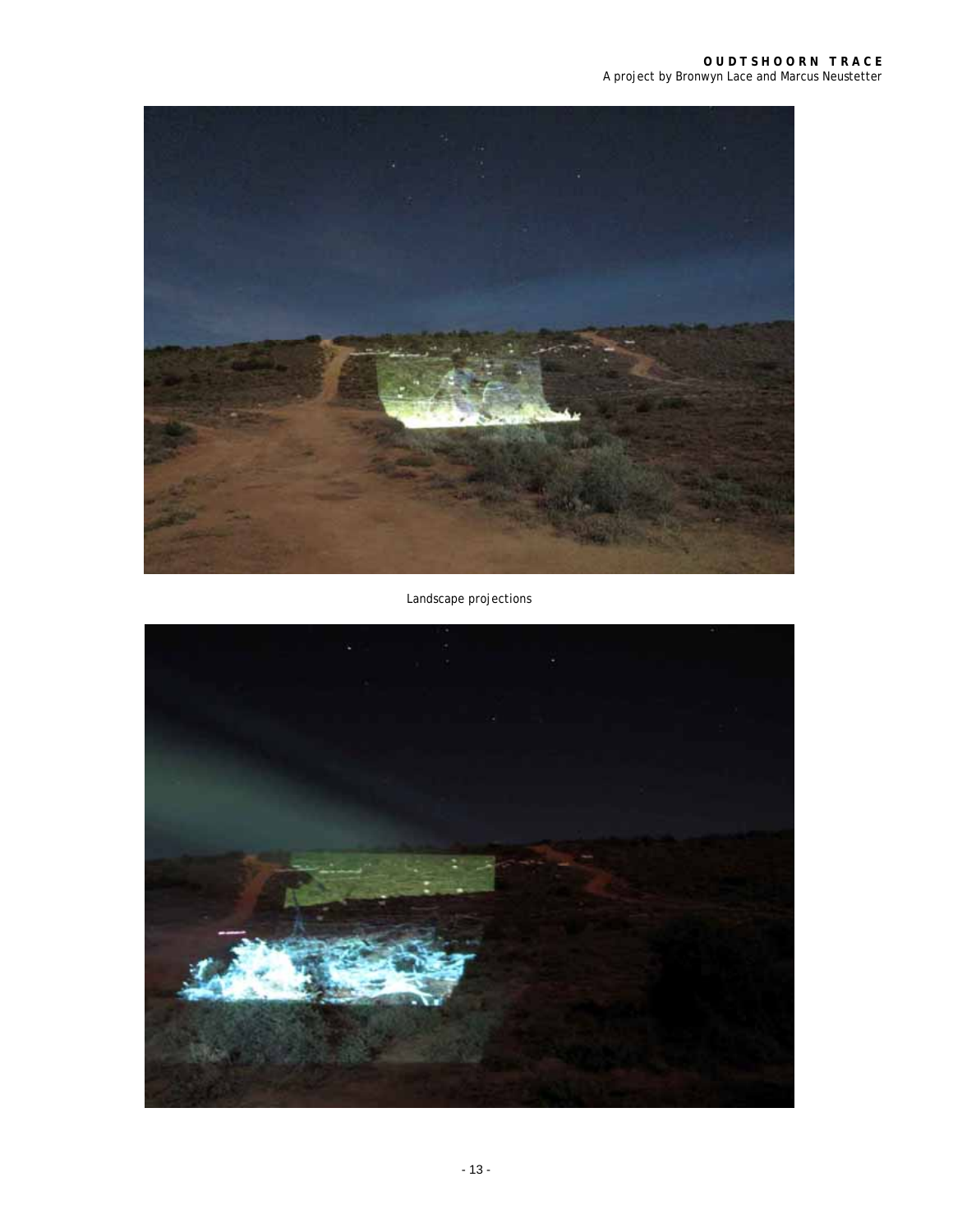

Poster and invitation